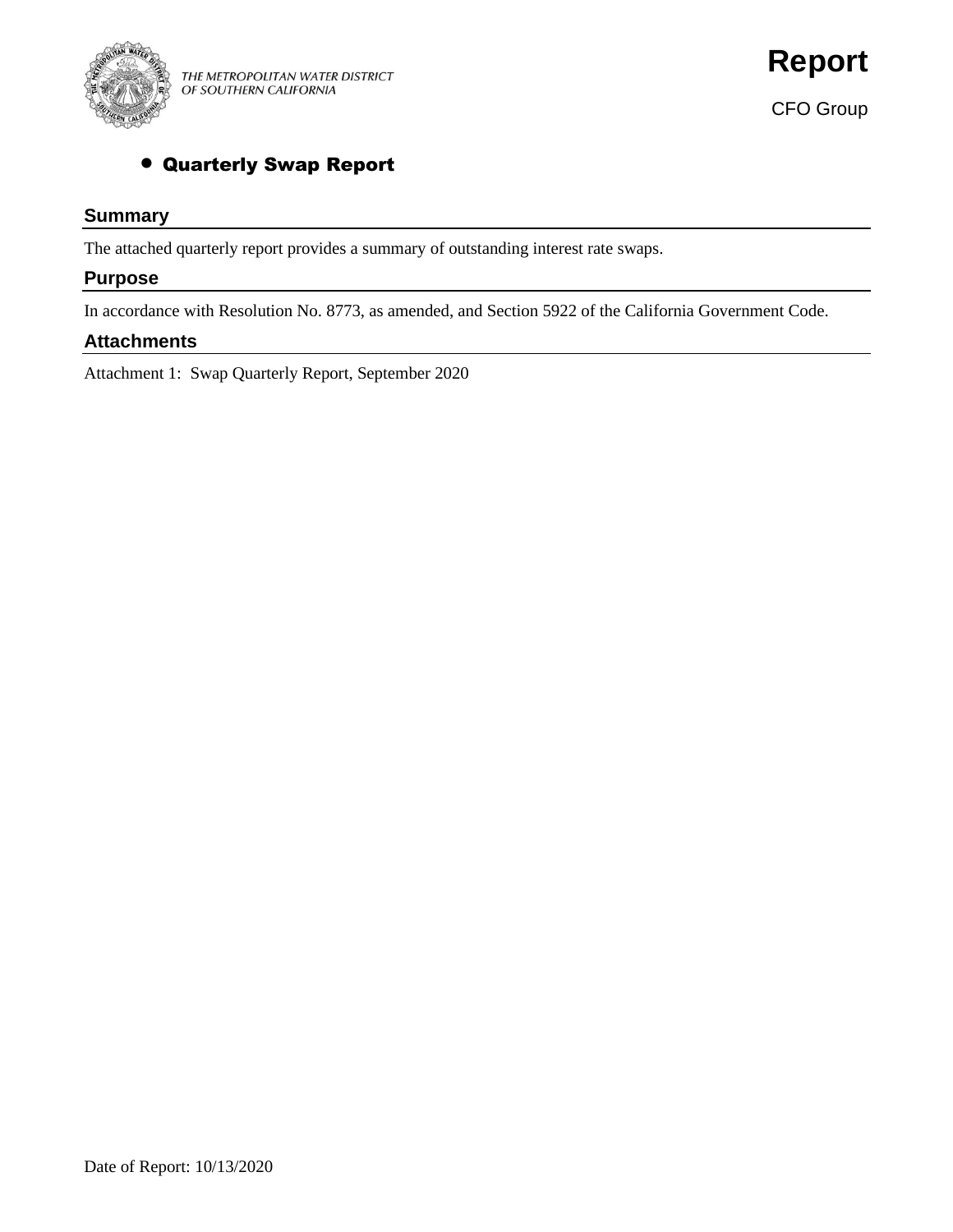

THE METROPOLITAN WATER DISTRICT<br>OF SOUTHERN CALIFORNIA

| Date:    | October 12, 2020                                                  |
|----------|-------------------------------------------------------------------|
| To:      | Finance and Insurance Committee                                   |
| From:    | Katano Kasaine, Assistant General Manager/Chief Financial Officer |
| Subject: | Swap Quarterly Report-For the period ending September 30, 2020    |

This letter provides a summary of the interest rate swaps outstanding as of September 30, 2020 These transactions are consistent with board policy and Section 5922 of the California Government code, and have been executed to reduce debt service costs and reduce duration and interest rate risk.

As approved by the Board, Metropolitan has \$438.7 million in outstanding interest rate swaps. These transactions and their associated bonds have resulted in \$123.3 million in savings through the date of this report, including \$3.8 million, net present debt service savings, on the three swap termination transactions. The mark-to-market value plus the accrued interest of the swap portfolio is a negative \$68.1 million, reflecting interest rates, as of September 30, 2020, which were significantly lower than when these swaps were executed. Net exposure to all counterparties is within board-approved guidelines. As of September 30, 2020, Metropolitan had no collateral posted with any counterparties.

Staff will continue to monitor the market for opportunities and work with the committee on transactions that meet Metropolitan's policies and financial objectives.

Katuro Kernin

Katano Kasaine Assistant General Manager/ Chief Financial Officer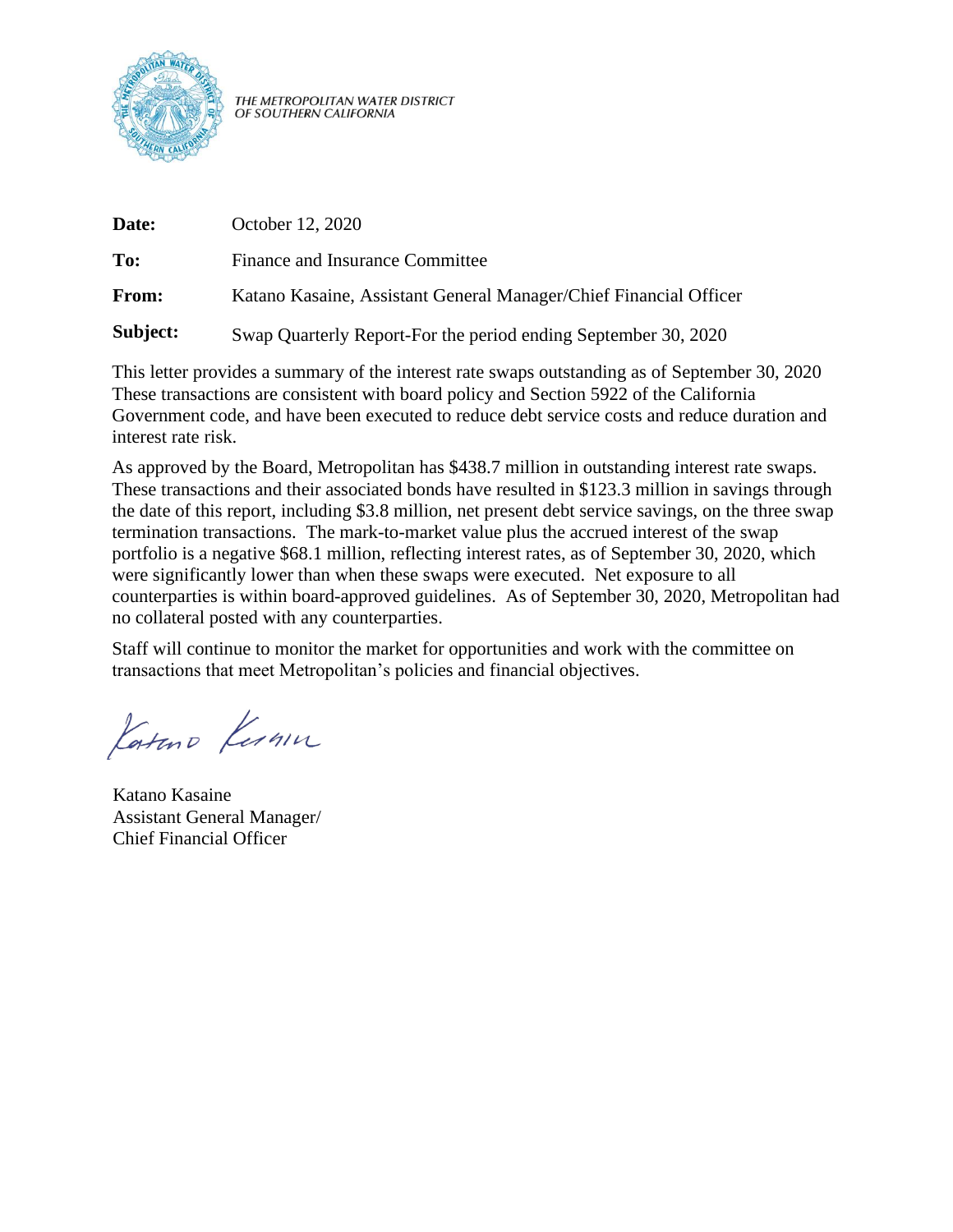| Swap             | <b>Amount Outstanding</b> | <b>Swap Counterparty</b>             |
|------------------|---------------------------|--------------------------------------|
| 2004C            | \$6,349,500               | Citigroup Financial Products Inc.    |
| <b>July 2005</b> | 29,057,500                | Citigroup Financial Products Inc.    |
| 2002B            | 18,063,000                | <b>JPMorgan Chase Bank</b>           |
| 2003             | 150,047,500               | JPMorgan Chase Bank                  |
| <b>July 2005</b> | 29,057,500                | <b>JPMorgan Chase Bank</b>           |
| 2002A            | 48,282,000                | Morgan Stanley Capital Services LLC. |
| 2004C            | 7,760,500                 | Morgan Stanley Capital Services LLC. |
| 2003             | 150,047,500               | Wells Fargo Bank, N.A.               |
| <b>Total</b>     | \$438,665,000             |                                      |

## **Outstanding Swaps By Counterparty**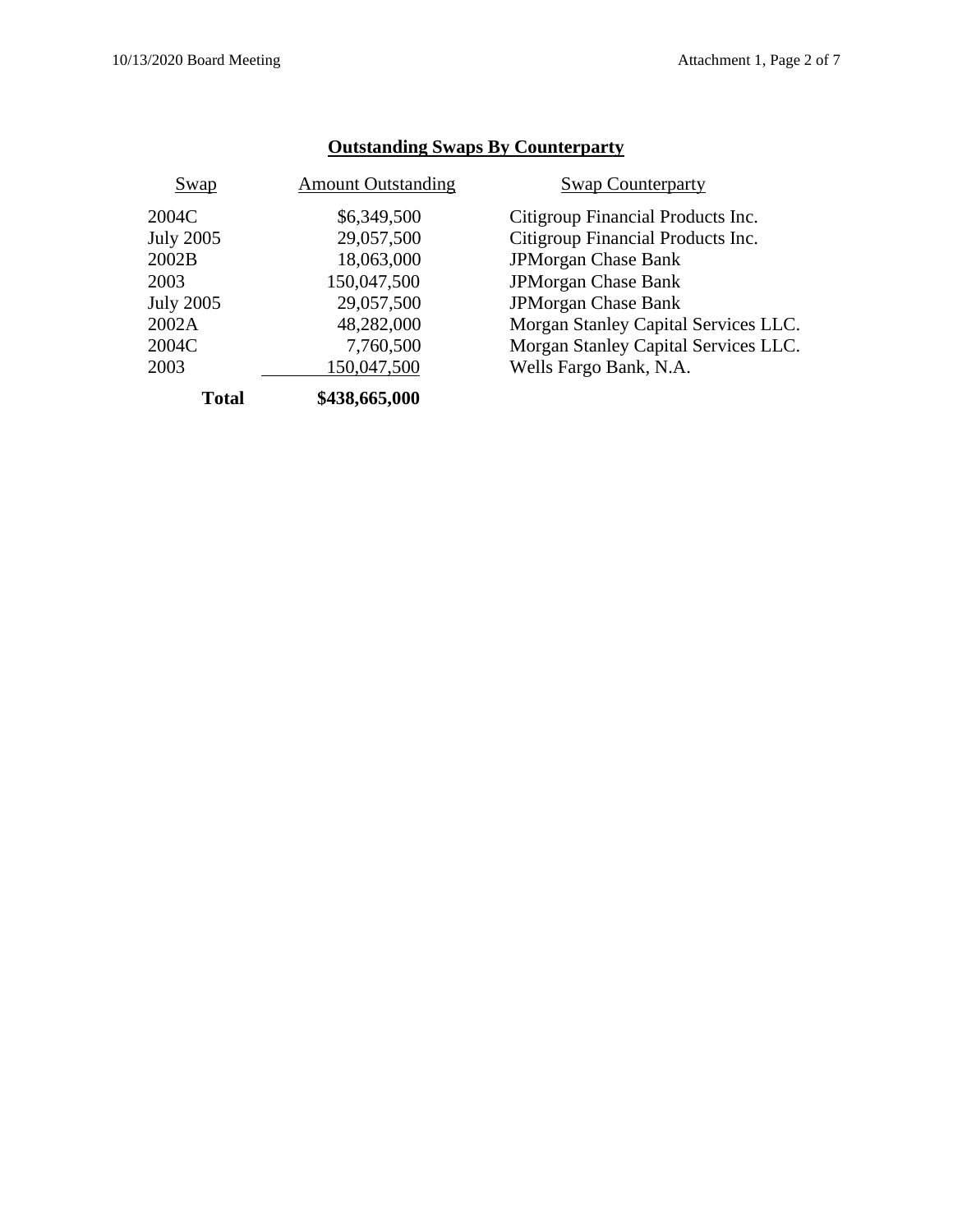### **Summary of Counterparty Exposure and Notional Amount (\$ in Millions) September 30, 2020**

| <b>Swap Counterparty</b>             | <b>Notional Amount Outstanding (1)</b> | Net Exposure $(2)$ |
|--------------------------------------|----------------------------------------|--------------------|
| Citigroup Financial Products Inc.    | \$35.4                                 | \$ (6.8)           |
| <b>JPMorgan Chase Bank</b>           | 197.2                                  | (31.1)             |
| Morgan Stanley Capital Services LLC. | 56.0                                   | (6.4)              |
| Wells Fargo Bank N.A.                | 150.1                                  | (23.8)             |
| <b>Total</b>                         | \$438.7                                | \$(68.1)           |

(1) Metropolitan's Master Swap Policy, adopted by the Board on September 11, 2001, states *"The sum total notional amount per swap counterparty may not exceed 25 percent of Metropolitan's total revenue bond indebtedness."* As of September 30, 2020, Metropolitan's total revenue bond indebtedness was \$3.80 billion. No swap counterparty currently exceeds the limitation of \$950 million.

(2) Shown from Metropolitan's perspective. Amounts in parenthesis (negative) mean that Metropolitan would pay the counterparty upon termination of all transactions. Positive amounts mean that the counterparty would pay Metropolitan. Includes mark-to-market fair value and accrued interest.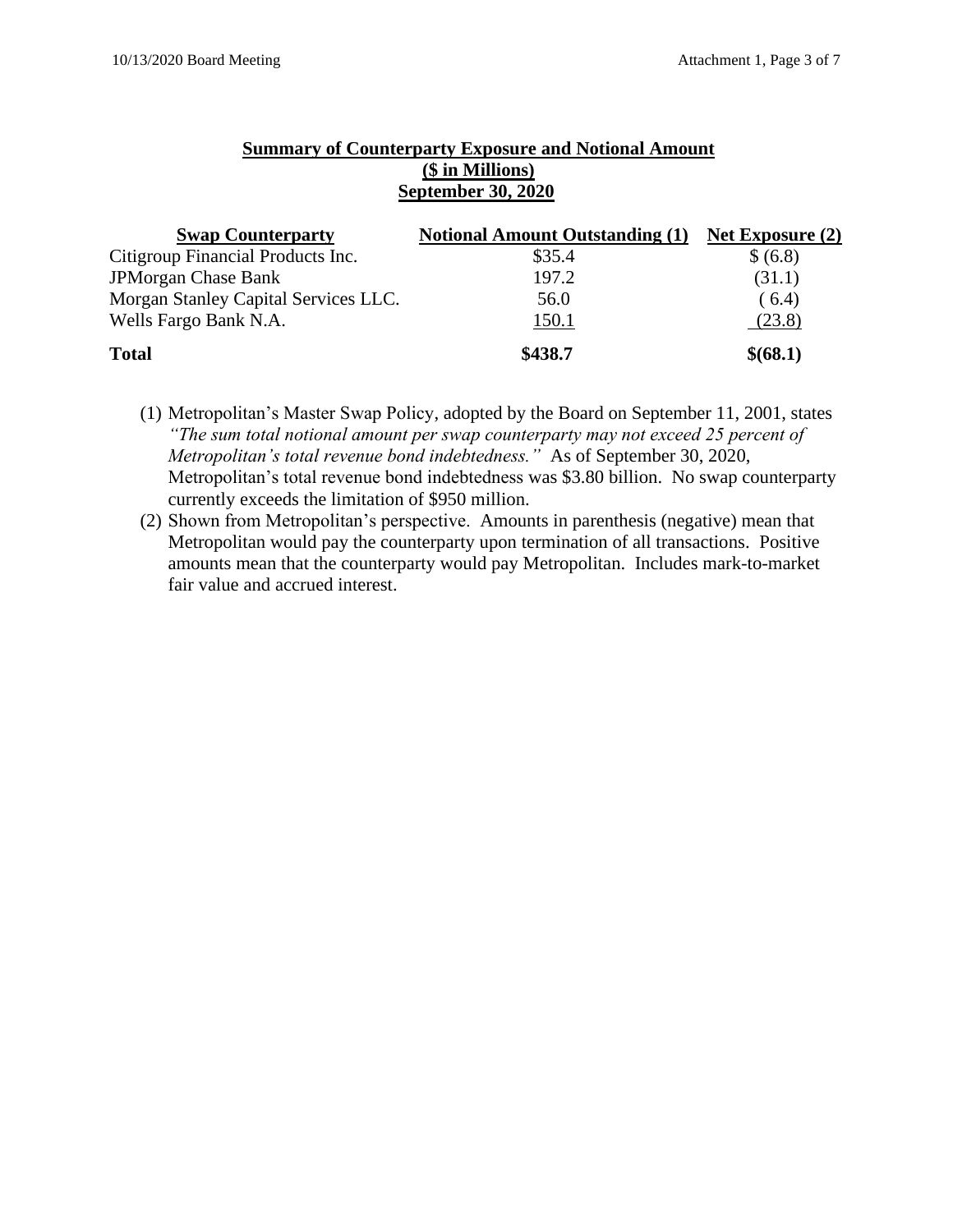### **Counterparty Credit Ratings as of September 30, 2020**

| <b>Swap Counterparty</b>             | S&P/Moody's/Fitch |
|--------------------------------------|-------------------|
| Citigroup Financial Products Inc.    | $BBB+/A3/A$       |
| <b>JPMorgan Chase Bank</b>           | $A+}/Aa2/AA$      |
| Morgan Stanley Capital Services LLC. | $A+/A1/-$         |
| Wells Fargo Bank, N.A.               | $A+}/Aa2/AA-$     |

Metropolitan is authorized to enter into interest rate swap transactions with qualified swap counterparties as outlined in its Master Swap Policy. Qualified swap counterparties must be rated at least "Aa3," or "AA-," or equivalent by any two of the nationally recognized rating agencies (Moody's, Standard and Poor's, and Fitch); or have an "AAA" subsidiary as rated by at least one nationally recognized credit rating agency.

| <b>Rating Agency Ratings</b> |                |              |  |  |  |
|------------------------------|----------------|--------------|--|--|--|
| <b>Standard &amp; Poor's</b> | Moody's        | <b>Fitch</b> |  |  |  |
| <b>AAA</b>                   | Aaa            | <b>AAA</b>   |  |  |  |
| $AA+$                        | Aa1            | $AA+$        |  |  |  |
| AA                           | Aa2            | AA           |  |  |  |
| $AA-$                        | Aa3            | $AA-$        |  |  |  |
| A                            | A <sub>1</sub> | $A+$         |  |  |  |
| A                            | A2             | A            |  |  |  |
| $A -$                        | A <sub>3</sub> | $A-$         |  |  |  |
| $BBB+$                       | Baa1           | $BBB+$       |  |  |  |
| <b>BBB</b>                   | Baa2           | <b>BBB</b>   |  |  |  |
| BBB-                         | Baa3           | BBB-         |  |  |  |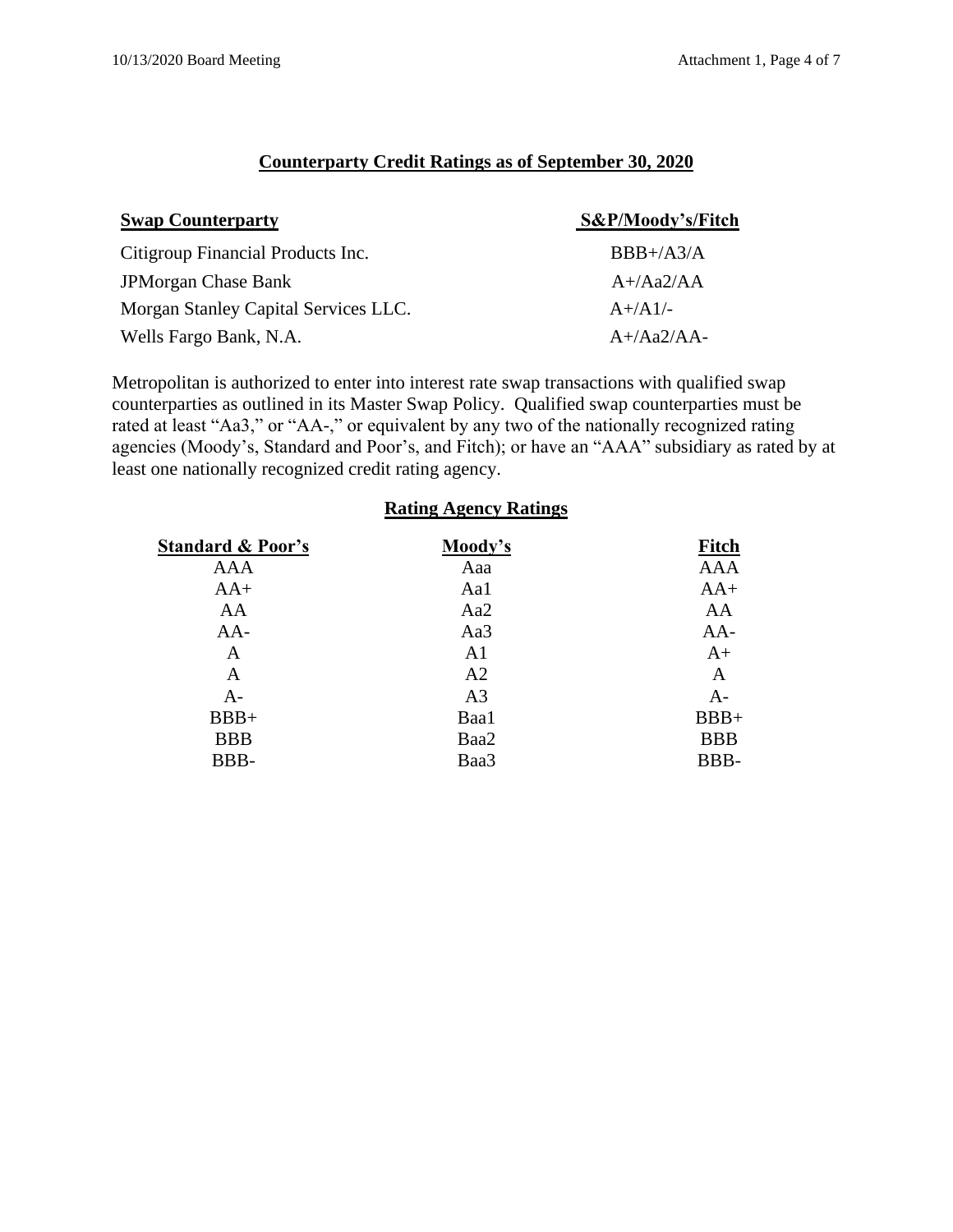|                                      | As of September 30, 2020         |                               |
|--------------------------------------|----------------------------------|-------------------------------|
| <b>Swap Transactions</b>             | <b>Projected Savings to-Date</b> | <b>Actual Savings to-Date</b> |
| 2001 Series B                        | \$15.8 Million                   | \$<br>$8.7$ Million $(1)$     |
| 2002 Series A-B                      | 12.6 Million                     | 19.3 Million                  |
| 2003 Series                          | 21.1 Million                     | 33.6 Million                  |
| 2004 Series A                        | 12.1 Million                     | 14.8 Million $(1)$            |
| 2004 Series C                        | 7.7 Million                      | 10.1 Million                  |
| 2006 Series                          | 4.0 Million                      | 5.3 Million $(1)$             |
| 2006 Series A                        | 1.0 Million                      | $1.2$ Million $(1)$           |
| Total                                | \$74.3 Million                   | \$93.0 Million                |
| <b>Swap Termination Transactions</b> |                                  | $$3.8$ Million (2)            |
| 2002 Receiver Swap                   | <b>NA</b>                        | 15.4 Million                  |
| 2004 Basis Swap                      | <b>NA</b>                        | $7.2$ Million $(3)$           |
| 2006 CMS Swap                        | <b>NA</b>                        | $0.3$ Million $(4)$           |
| 2005 Basis Swap                      | <b>NA</b>                        | $3.6$ Million $(5)$           |
| Total                                |                                  | \$30.3 Million                |
| <b>Total Savings to-Date</b>         |                                  | \$123.3 Million               |

# **Debt Service Savings**

- (1) The 2001 Series B, 2004 Series A, 2006 Series, and 2006 Series A swaps were terminated or matured as scheduled and are no longer outstanding. The projected and actual savings are as of the date the swaps were terminated or matured.
- (2) Projected net present value savings from swap termination transactions in June 2012, March 2014, and August 2014.
- (3) Includes impact of accumulated cash-flow savings and the \$1.05 million receipt for the 01/02/08 amendment of the JPMorgan 2004 Basis Swap.
- (4) Includes accumulated impact of negative cash-flow and the \$1.05 million termination receipt of 12/17/07.
- (5) Accumulated cash-flow savings and the \$2.7 million termination receipt of 1/11/07.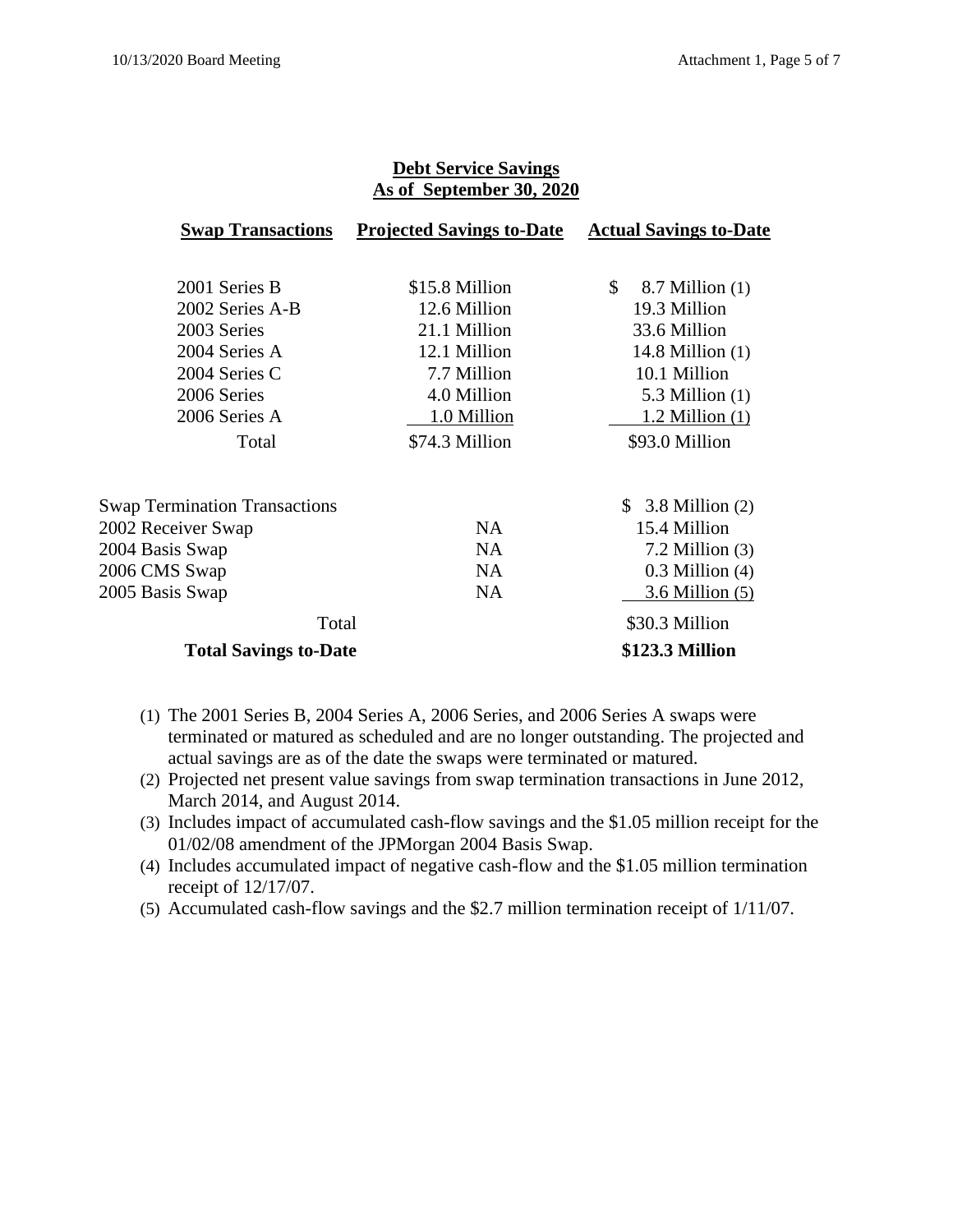| Purpose of<br>Swap (1) | Swap       | <b>Notional Amount</b><br>Outstanding | Counterparty                            | S&P/Moody's/Fitch | <b>Effective</b><br>Date | Maturity<br>Date | Type of<br>Swap                | Metropolitan<br>Pays | Metropolitan<br><b>Receives</b>                 | <b>Mark-to-Market Value</b><br>and Accrued Interest | Remaining<br><b>Average Life</b> | <b>Collateral</b><br>Posting |
|------------------------|------------|---------------------------------------|-----------------------------------------|-------------------|--------------------------|------------------|--------------------------------|----------------------|-------------------------------------------------|-----------------------------------------------------|----------------------------------|------------------------------|
|                        |            |                                       |                                         |                   |                          |                  | Floating to                    |                      | SIFMA minus 35 basis                            |                                                     |                                  |                              |
|                        | 2001B      | $$ -0-$                               | Deutsche Bank AG                        | <b>NA</b>         | 9/6/2001                 | 7/1/2020         | Fixed                          | 4.219%               | points                                          | $$-0-$                                              |                                  |                              |
| (A)                    | 2001B      | -0-                                   | JPMorgan Chase Bank                     | <b>NA</b>         | 9/6/2001                 | 7/1/2020         | Floating to<br>Fixed           | 4.219%               | SIFMA minus 35 basis<br>points                  | -0-                                                 |                                  |                              |
|                        | 2002 A     | 48,282,000                            | Morgan Stanley Capital<br>Services LLC. | $A+/A1/-$         | 9/12/2002                | 7/1/2025         | Floating to<br>Fixed           | 3.300%               | 57.74% of One Month<br><b>LIBOR</b>             | (5,236,800)                                         | 2.0 Years                        | No                           |
| (B)                    | 2002 B     | 18,063,000                            | JPMorgan Chase Bank                     | A+/Aa2/AA         | 9/12/2002                | 7/1/2025         | Floating to<br>Fixed           | 3.300%               | 57.74% of One Month<br><b>LIBOR</b>             | (1,957,200)                                         | 2.0 Years                        | No                           |
|                        | 2003       | 150,047,500                           | Wells Fargo Bank NA                     | A+/Aa2/AA-        | 12/18/2003               | 7/1/2030         | Floating to<br>Fixed           | 3.257%               | 61.20% of One Month<br><b>LIBOR</b>             | (23,772,000)                                        | 4.8 Years                        | No                           |
| (C)                    | 2003       | 150,047,500                           | JPMorgan Chase Bank                     | A+/Aa2/AA         | 12/18/2003               | 7/1/2030         | Floating to<br>Fixed           | 3.257%               | 61.20% of One Month<br><b>LIBOR</b>             | (23, 367, 400)                                      | 4.8 Years                        | No                           |
| (D)                    | 2004 A     | -0-                                   | Morgan Stanley Capital<br>Services LLC. | <b>NA</b>         | 2/19/2004                | 7/1/2023         | Floating to<br>Fixed           | 2.917%               | 61.20% of One Month<br><b>LIBOR</b>             | -0-                                                 |                                  |                              |
|                        | 2004 C     | 7,760,500                             | Morgan Stanley Capital<br>Services LLC. | $A+/A1/-$         | 11/16/2004               | 10/1/2029        | Floating to<br>Fixed           | 2.980%               | 61.55% of One Month<br><b>LIBOR</b>             | (1, 193, 600)                                       | 5.7 Years                        | No                           |
| (E)                    | 2004 C     | 6,349,500                             | Citigroup Financial<br>Products Inc.    | BBB+/A3/A         | 11/16/2004               | 10/1/2029        | Floating to<br>Fixed           | 2.980%               | 61.55% of One Month<br><b>LIBOR</b>             | (976, 700)                                          | 5.7 Years                        | No                           |
|                        | 2005       | 29,057,500                            | JPMorgan Chase Bank                     | A+/Aa2/AA         | 7/6/2005                 | 7/1/2030         | Floating to<br>Fixed           | 3.360%               | 70.0% of Three Month<br><b>LIBOR</b>            | (5,754,000)                                         | 6.7 Years                        | No                           |
| (F)                    | 2005       | 29,057,500                            | Citigroup Financial<br>Products Inc.    | BBB+/A3/A         | 7/6/2005                 | 7/1/2030         | Floating to<br>Fixed           | 3.360%               | 70.0% of Three Month<br><b>LIBOR</b>            | (5,837,200)                                         | 6.7 Years                        | No                           |
|                        | 2006       | -0-                                   | Deutsche Bank AG                        | <b>NA</b>         | 4/4/2006                 | 7/1/2021         | Floating to<br>Fixed           | 3.210%               | 63.00% of Three Month<br><b>LIBOR</b>           | -0-                                                 |                                  |                              |
| (G)                    | 2006       | $-0-$                                 | JPMorgan Chase Bank                     | <b>NA</b>         | 4/4/2006                 | 7/1/2021         | Floating to<br>Fixed           | 3.210%               | 63.00% of Three Month<br><b>LIBOR</b>           | $-0-$                                               |                                  |                              |
|                        | 2006 A     | -0-                                   | Deutsche Bank AG                        | <b>NA</b>         | 4/4/2006                 | 6/29/2012        | Floating to<br>Fixed           | 2.911%               | 63.00% of Three Month<br><b>LIBOR</b>           | -0-                                                 |                                  |                              |
| (H)                    | 2006 A     | $-0-$                                 | JPMorgan Chase Bank                     | <b>NA</b>         | 4/4/2006                 | 6/29/2012        | Floating to<br>Fixed           | 2.911%               | 63.00% of Three Month<br><b>LIBOR</b>           | -0-                                                 |                                  |                              |
| (1)                    | 2004 Basis | -0-                                   | JPMorgan Chase Bank                     | <b>NA</b>         | 5/19/2004                | 7/1/2014         | <b>Floating to</b><br>Floatina | <b>SIFMA</b>         | 0% of One Month LIBOR<br>plus 31.5 basis points | -0-                                                 |                                  |                              |

**The Metropolitan Water District of Southern California- Swap Summary as of September 30, 2020**

**Total \$ 438,666,000 \$(68,094,900)**

(1) See footnotes on Attachment 1, page 7